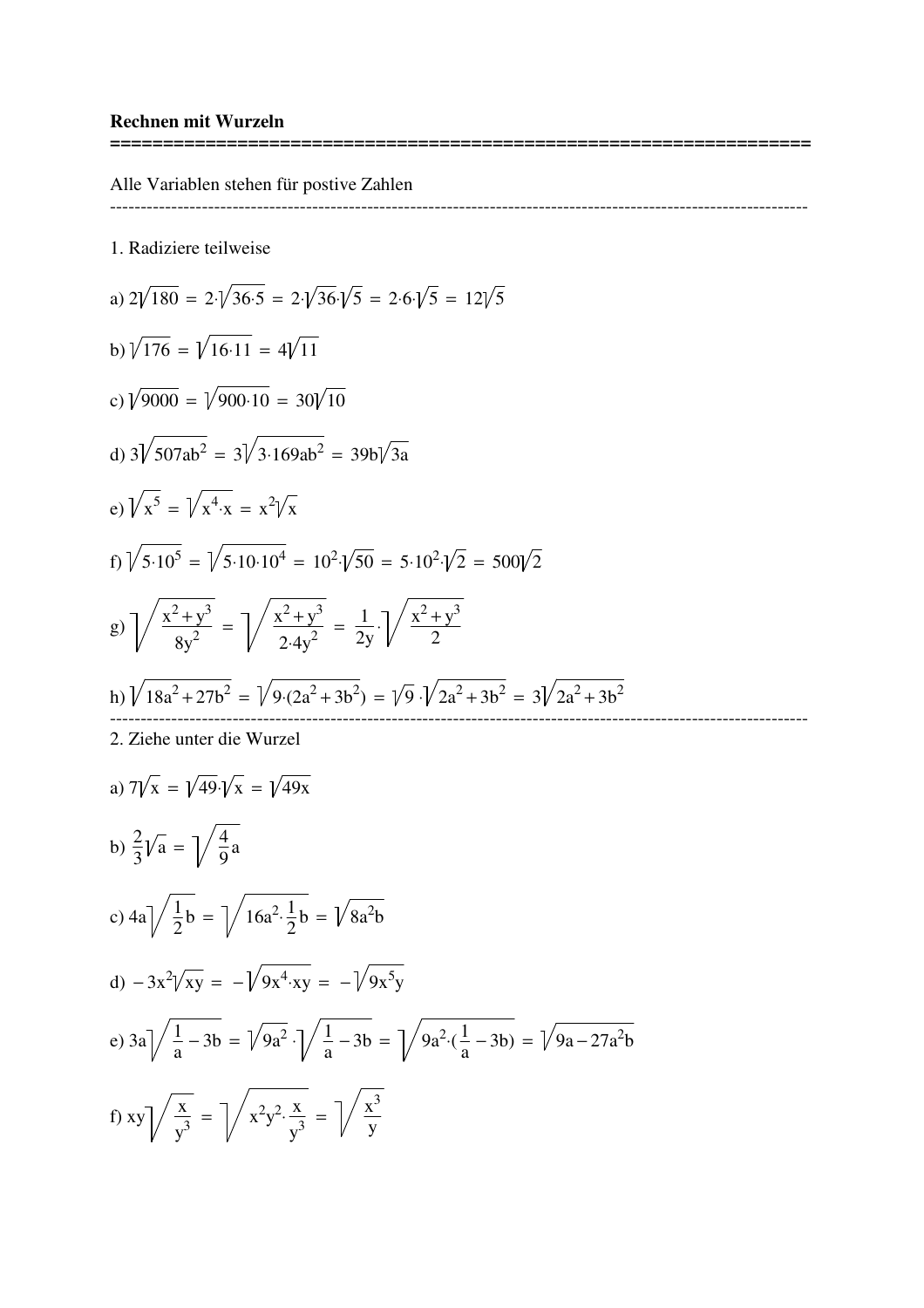g) 
$$
\frac{2ab}{c} \cdot \sqrt{\frac{3c^3}{8a^2b}} = \sqrt{\frac{4a^2b^2}{c^2} \cdot \frac{3c^3}{8a^2b}} = \sqrt{1,5bc}
$$
  
h)  $2x \sqrt{\frac{3x-1}{12x^3-4x^2}} = \sqrt{4x^2 \cdot \frac{3x-1}{4x^2(3x-1)}} = 1$ 

3. Mache den Nenner rational

a) 
$$
\frac{5\sqrt{10}}{\sqrt{8}} = \frac{5\sqrt{10} \cdot \sqrt{8}}{\sqrt{8} \cdot \sqrt{8}} = \frac{5\sqrt{80}}{8} = \frac{20\sqrt{5}}{8} = \frac{5}{2}\sqrt{5}
$$

b) 
$$
\frac{3\sqrt{7}}{4\sqrt{3}} = \frac{3\sqrt{7}\cdot\sqrt{3}}{4\sqrt{3}\cdot\sqrt{3}} = \frac{3\sqrt{21}}{4\cdot3} = \frac{\sqrt{21}}{4}
$$
  
c) 
$$
\frac{81}{\sqrt{82} - 1} = \frac{81\cdot(\sqrt{82} + 1)}{(\sqrt{82} - 1)\cdot(\sqrt{82} + 1)} = \frac{81\cdot(\sqrt{82} + 1)}{82 - 1} = \sqrt{82} + 1
$$
  
d) 
$$
\frac{\sqrt{2} + \sqrt{3}}{3 + \sqrt{6}} = \frac{(\sqrt{2} + \sqrt{3})\cdot(3 - \sqrt{6})}{(3 + \sqrt{6})\cdot(3 - \sqrt{6})} = \frac{3\sqrt{2} - \sqrt{12} + 3\sqrt{3} - \sqrt{18}}{9 - 6} =
$$

$$
= \frac{3\sqrt{2} - 2\sqrt{3} + 3\sqrt{3} - 3\sqrt{2}}{9 - 6} = \frac{\sqrt{3}}{3}
$$
  
e) 
$$
\frac{4}{\sqrt{5} - \sqrt{3}} = \frac{4\cdot(\sqrt{5} + \sqrt{3})}{(\sqrt{5} - \sqrt{3})\cdot(\sqrt{5} + \sqrt{3})} = \frac{4\cdot(\sqrt{5} + \sqrt{3})}{5 - 3} = 2\cdot(\sqrt{5} + \sqrt{3}) = 2\sqrt{5} + 2\sqrt{3}
$$
  
f) 
$$
\frac{\sqrt{15} - \sqrt{13}}{\sqrt{15} + \sqrt{13}} = \frac{(\sqrt{15} - \sqrt{13})\cdot(\sqrt{15} - \sqrt{13})}{(\sqrt{15} + \sqrt{13})\cdot(\sqrt{15} - \sqrt{13})} = \frac{15 - 2\sqrt{195} + 13}{15 - 13} = \frac{28 - 2\sqrt{195}}{2} = 14 - \sqrt{195}
$$
  
g) 
$$
\frac{2\sqrt{6}}{2\sqrt{3} - \sqrt{2}} = \frac{2\sqrt{6} \cdot (2\sqrt{3} + \sqrt{2})}{(2\sqrt{3} - \sqrt{2}) \cdot (2\sqrt{3} + \sqrt{2})} = \frac{4\sqrt{18} + 2\sqrt{12}}{2^2 \cdot 3 - 3} = \frac
$$

4. Multipliziere aus und vereinfache

a) 
$$
\left(\sqrt{8} - 3\sqrt{18}\right)^2 = \left(2\sqrt{2} - 9\sqrt{2}\right)^2 = \left(-7\sqrt{2}\right)^2 = (-7)^2 \cdot 2 = 98
$$
  
b)  $\left(5\sqrt{2} + \sqrt{18}\right)^2 = \left(5\sqrt{2} + 3\sqrt{2}\right)^2 = \left(8\sqrt{2}\right)^2 = 64 \cdot 2 = 128$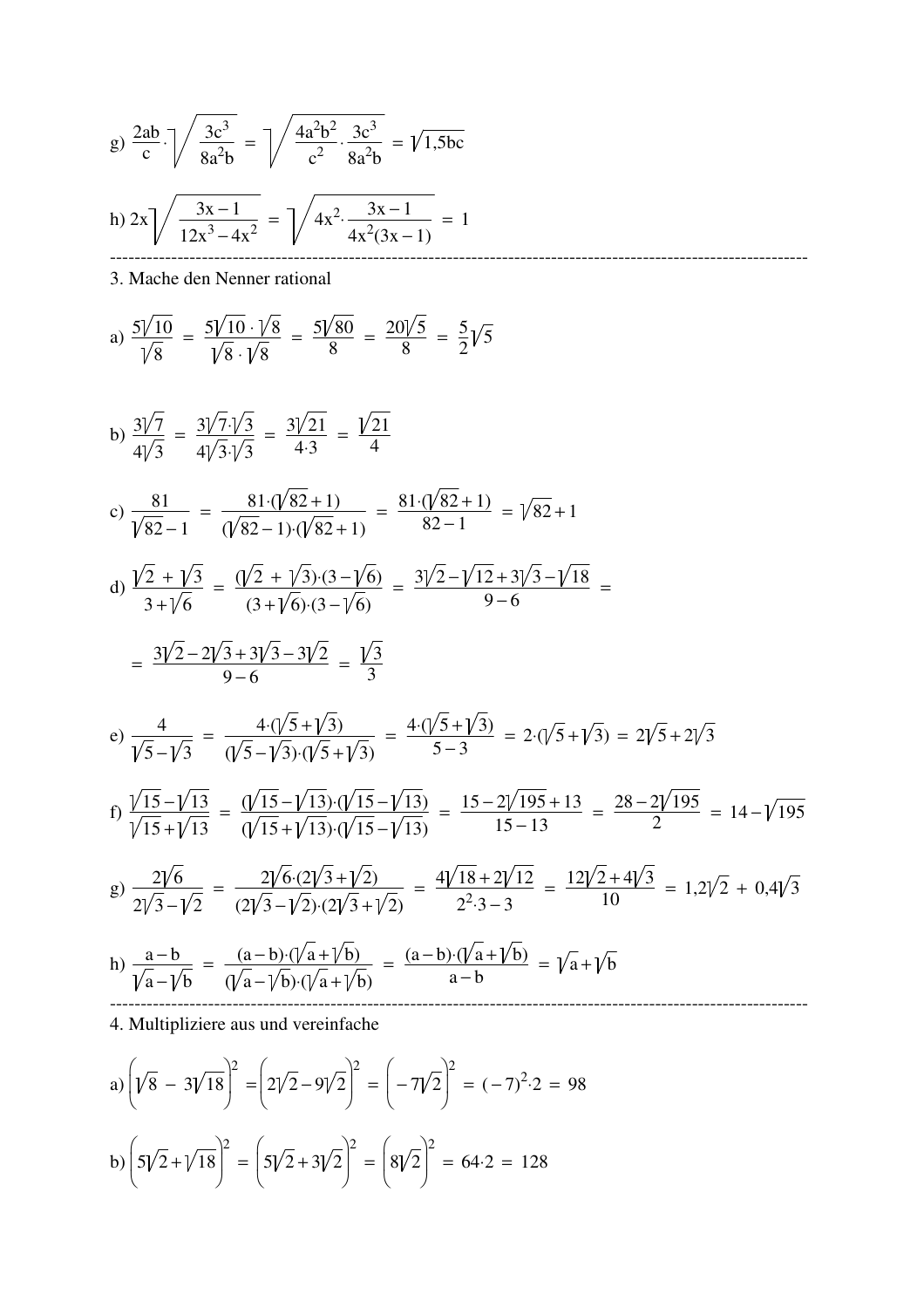c) 
$$
\left(2\sqrt{5}-\sqrt{18}\right)^2 = 2^2 \cdot 5 - 2 \cdot 2\sqrt{5} \cdot \sqrt{18} + 18 = 20 - 4\sqrt{90} + 18 = 38 - 12\sqrt{10}
$$
  
d)  $\left(\sqrt{3}+\sqrt{2}\right)\left(\sqrt{3}-\sqrt{2}\right) = 3-2 = 1$   
e)  $\left(\sqrt{20}-3\sqrt{2}\right)^2 - \left(3\sqrt{5}-\sqrt{8}\right)^2 = \left(20-2\sqrt{20}\cdot 3\sqrt{2}+9\cdot 2\right) - \left(9\cdot 5-2\cdot 3\sqrt{20}\cdot \sqrt{8}+8\right) =$   
 $= \left(38-6\sqrt{40}\right) - \left(53-6\sqrt{160}+8\right) = 28-12\sqrt{10}-63+12\sqrt{10} = -15$   
f)  $\left(2\sqrt{7}-3\sqrt{10}\right)\left(2\sqrt{7}-\sqrt{2}\right) = 4\cdot 7-2\sqrt{14}-6\sqrt{70}-3\sqrt{20} = 28-2\sqrt{14}-6\sqrt{70}+6\sqrt{5}$   
g)  $\left(2\sqrt{3}+3\sqrt{6}\right)^2 = 4\cdot 3 + 12\sqrt{18}+9\cdot 6 = 66+36\sqrt{2}$   
h)  $\sqrt{9+\sqrt{17}}\cdot \sqrt{9-\sqrt{17}} = \sqrt{(9+\sqrt{17})(9-\sqrt{17})} = \sqrt{81-17} = \sqrt{64} = 8$   
5. Verenfache  
a)  $\frac{\sqrt{6}}{\sqrt{3}-1} - \frac{\sqrt{6}-\sqrt{2}}{\sqrt{3}} = \frac{\sqrt{6}\cdot(\sqrt{3}+1)}{\sqrt{3}-1\cdot(\sqrt{3}+1)} - \frac{\sqrt{6}-\sqrt{2}\cdot \sqrt{3}}{\sqrt{3}\cdot\sqrt{3}} =$   
 $= \frac{\sqrt{18}+\sqrt{6}}{3-1} - \frac{\sqrt{18}-\sqrt{6}}{3} = \frac{3\sqrt{2}+\sqrt{6}}{2} - \frac{31\sqrt{2}-\sqrt{6}}{3} = \frac{3}{2}\sqrt{2}+\frac{1}{2}\sqrt{6}-\sqrt{2}+\frac{1}{3}\sqrt{6} =$ 

$$
=\frac{1}{2}\sqrt{2}-\frac{5}{6}\sqrt{6}
$$

b) 
$$
\frac{\sqrt{2}+1}{\sqrt{2}-\sqrt{3}} - \frac{\sqrt{3}-3}{\sqrt{6}} = \frac{(\sqrt{2}+1)\cdot(\sqrt{2}+\sqrt{3})}{(\sqrt{2}-\sqrt{3})\cdot(\sqrt{2}+\sqrt{3})} - \frac{(\sqrt{3}-3)\cdot\sqrt{6}}{\sqrt{6}\cdot\sqrt{6}} =
$$
  
\n
$$
= \frac{2+\sqrt{6}+\sqrt{2}+\sqrt{3}}{2-3} - \frac{\sqrt{18}-3\sqrt{6}}{2} = \frac{2+\sqrt{6}+\sqrt{2}+\sqrt{3}}{-1} - \frac{3\sqrt{2}-3\sqrt{6}}{6} =
$$
  
\n
$$
= -2-\sqrt{6}-\sqrt{2}-\sqrt{3}-0.5\sqrt{2} + 0.5\sqrt{6} = -2-1.5\sqrt{2}-\sqrt{3}-0.5\sqrt{6}
$$
  
\nc) 
$$
= (2\sqrt{2}-\sqrt{3})^2 - \frac{2\sqrt{2}-\sqrt{3}}{\sqrt{3}} = 4\cdot2 - 2\cdot2\sqrt{2}\cdot\sqrt{3} + 3 - \frac{(2\sqrt{2}-\sqrt{3})\cdot\sqrt{3}}{3} =
$$